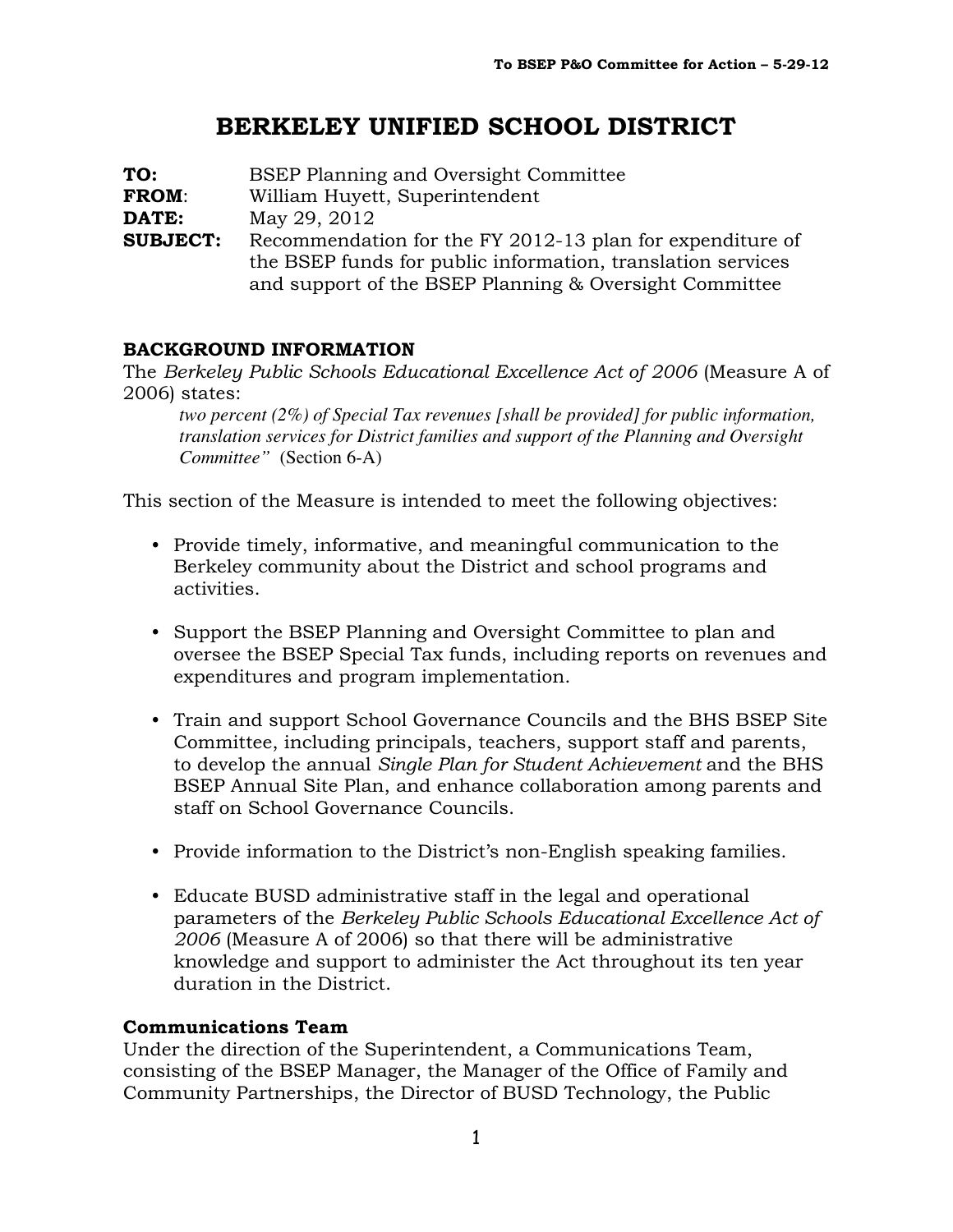Information Officer, and a public information consultant for the district has been meeting twice per month during the 2011-12 school year, to implement the Communications Plan adopted by the Board of Education in July, 2011.

Substantial progress has been made in accomplishing the recommendations from the Communications Study during this past year. A progress report on some of the activities and accomplishments of the Communications Team during the 2011-12 school year is attached to this document. (Report available at the P&O meeting of 5/29/12)

The Communications Team is committed to providing information to families, staff and community about the district's programs and activities and about the use of the BSEP tax dollars, using a variety of channels, to ensure equity of access to all members of our community. The Communications Team intends to continue meeting through the next school year to continue its work to improve the District's communication channels.

### BUDGET RECOMMENDATIONS FOR FY 2012-13

### PROJECTED REVENUE

New revenue for the Public Information, Translation and support of the BSEP Planning and Oversight Committee in FY 2012-2013 is projected to be \$476,935, with a projected unallocated reserve from FY 2011-12 of approximately \$226,000

# PROPOSED EXPENDITURE BUDGET

### $\text{Staff}$   $\text{S568.400}$

The recommendation is to continue funding the following positions:

- $\circ$  BSEP Program Manager 1.0 FTE\*
- o BSEP Administrative Coordinator 1.0 FTE
- $\circ$  Public Information Officer 1.0 FTE
- o Translator .5 FTE (with .5 FTE G.F.)
- o Hourly support staff

These positions are the same as those in FY 2011-12.

### BSEP Program Manager\*:

The BSEP Manager's position involves significant operational responsibilities, requiring a high level of technical expertise in budget and systems management, as well as skill in facilitating group processes. The BSEP Manager position is currently being considered for restructuring to recognize a greater role and increased duties in oversight of the district's public information, parent engagement, and translation services in addition to the continued management of the BSEP Program.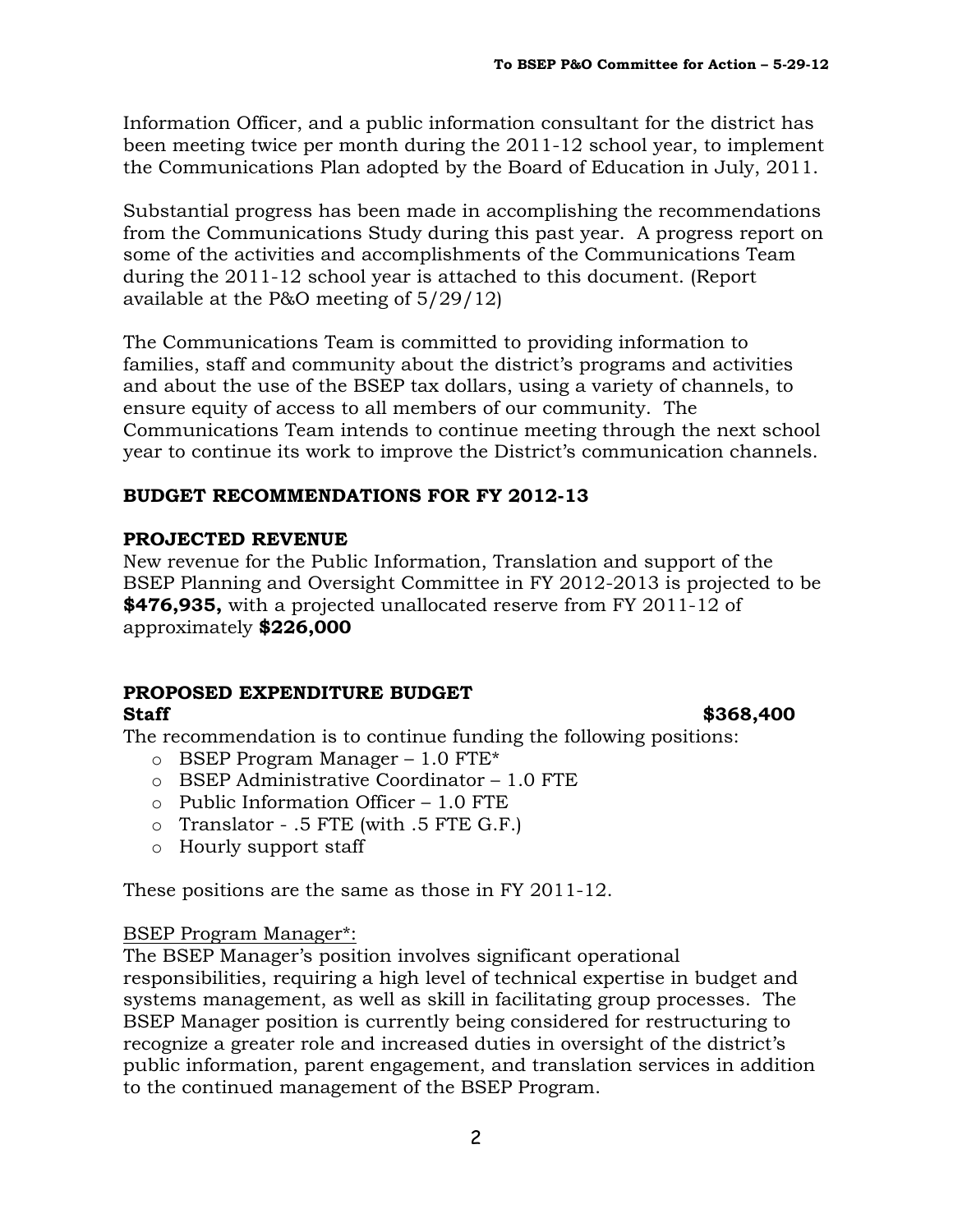### BSEP Administrative Coordinator:

This position provides support and information to the Planning and Oversight Committee and training and support to the School Governance Councils and school principals in collaboration with the Educational Services Department. Duties also include operational functions required to implement the BSEP Measure in the district's financial systems.

The Public Information Officer (PIO) is responsible for managing public information and public relations for the District. The District PIO produces written and verbal communications to target audiences, including parents, teachers, staff, and community organizations, through written publications, an ongoing broadcast on Berkeley Community Media Channel 33, on the BUSD website, at community meetings, and through ongoing relations with the media.

### Translator

Since more than 15% of BUSD's enrollment is now comprised of Spanishspeaking English Learners, which is the threshold that triggers the State mandate to provide translation of district materials or meetings, a Spanish language translator/interpreter position was developed and a staff person was hired for this position in late fall, 2011. The individual in the position has been translating a substantial number district documents, including the A+ e-News and several significant Board documents, and has served as interpreter at a number of community and Board meetings.

There are also a number of English Language Learners in many other languages, thus the Superintendent's staff and Communications Team is continuing to work on developing additional strategies, guidelines and protocols to expand the translation services to fulfill the needs of these families.

### Hourly staff:  $\sim$  820,000

The recommended line item for hourly paid staff in FY 2012-13 includes monies to permit the retired BSEP Manager and Administrative Coordinator to support, on an "if and as needed basis," the newly hired staff persons in those positions to transition into their roles. Other part time employees may be hired on an occasional basis to assist with the production of the A+ News and other publications and with P&O Committee meetings and operations.

### Contracted Services \$60,000

The following contracted services were utilized during the 2011-12 school year and are recommended to continue during the next school year:

• Contracts with several individuals to assist the Superintendent, Board and other district staff in writing and doing graphic design of

### 3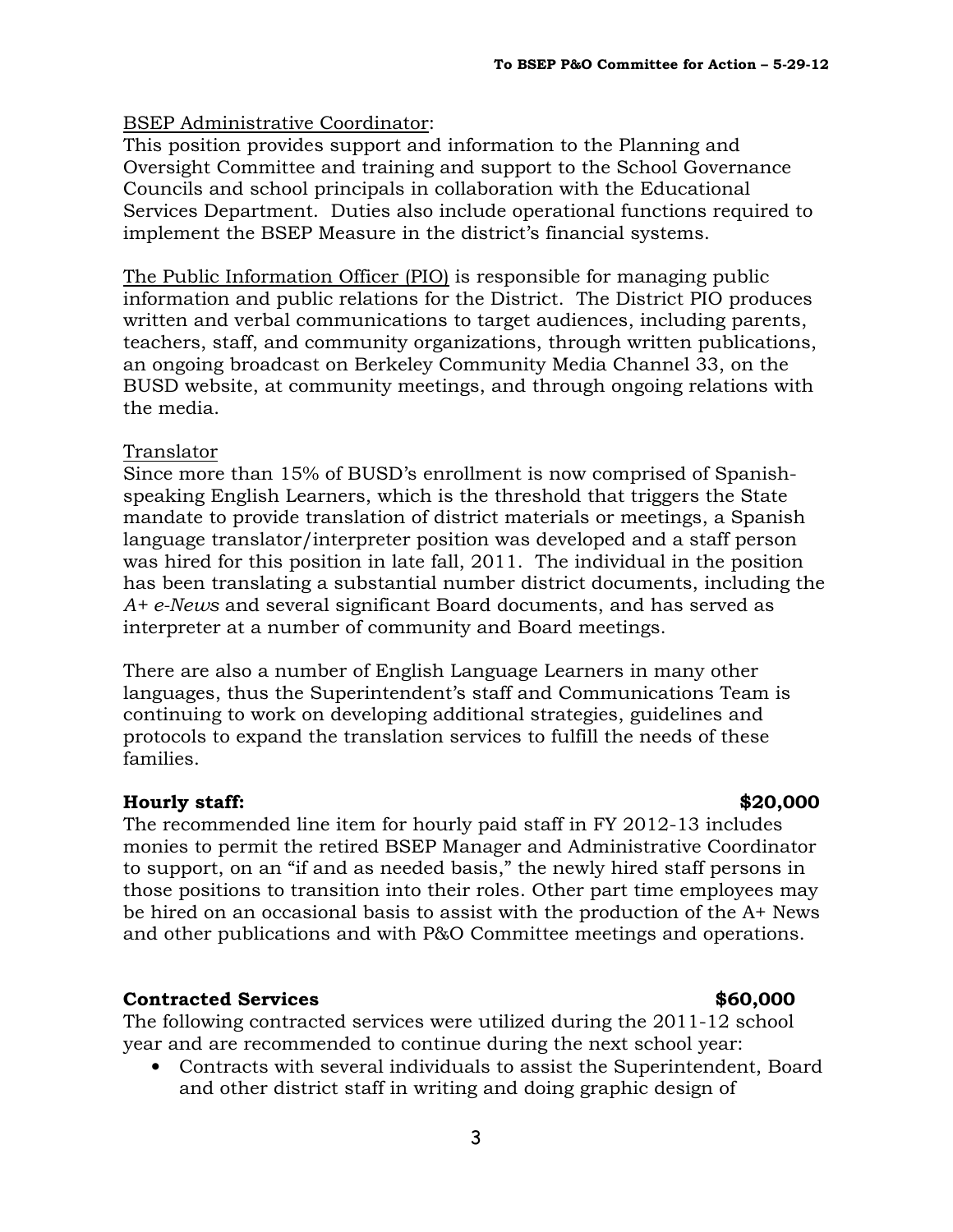documents for the  $A+e$ -News, the BUSD Website, the BUSD Bi-Annual Report and a variety of other district documents.

- A Berkeley Schools Community Email system through the web-based "Constant Contact" messaging service has been employed to improve the District's outreach to parents and community through digital communication tools. Some communications are also sent in hard copy, posted throughout schools and the district buildings, and through school newsletters.
- The District Website, an essential component of the new strategy for communication, provides up-to-date information and consistent messaging with translation capability. This past year, significant redesign of the Website was done to make the site more "user friendly." A modest amount of design work of the Website needs to continue during the next school year.
- Language Line, a telephone service providing translation services in many languages, has been employed on a limited basis to aid communication between District Staff and families who speak any language other than English or Spanish. It is expected that usage of this interpretation service will increase during the next school year.

### Printing & Mailing  $$25,000$

The Communications Plan recommends two mailings of the BUSD Bi-Annual Report: one issue about BUSD programs and one issue about the budget. Each issue costs approximately \$11,000 for the printing and city wide mailing. Other documents which are printed and distributed include, for example, the bimonthly  $A+e$ -News (includes a limited number of print copies for each school), SCG training materials, BSEP Annual Plan and financial reports and other materials.

### Equipment and supplies  $$15,000$

Includes a laptop and printer for BSEP staff, meeting documents for the BSEP P&O Committee and other documents related to the BSEP Programs, postage, and office supplies.

### Additional Considerations

The Superintendent intends to recommend a restructuring of the BSEP office beginning in FY 2012-13. This restructuring is believed to be critically important to allow the continued services of the BSEP staff to the district and the BSEP Planning and Oversight Committee. His recommendation will be presented to the Board of Education on June 20th and will be considered by the Personnel Merit Commission subsequent to the Board's action on this matter. Sufficient funds have been kept in the "Reserve for Personnel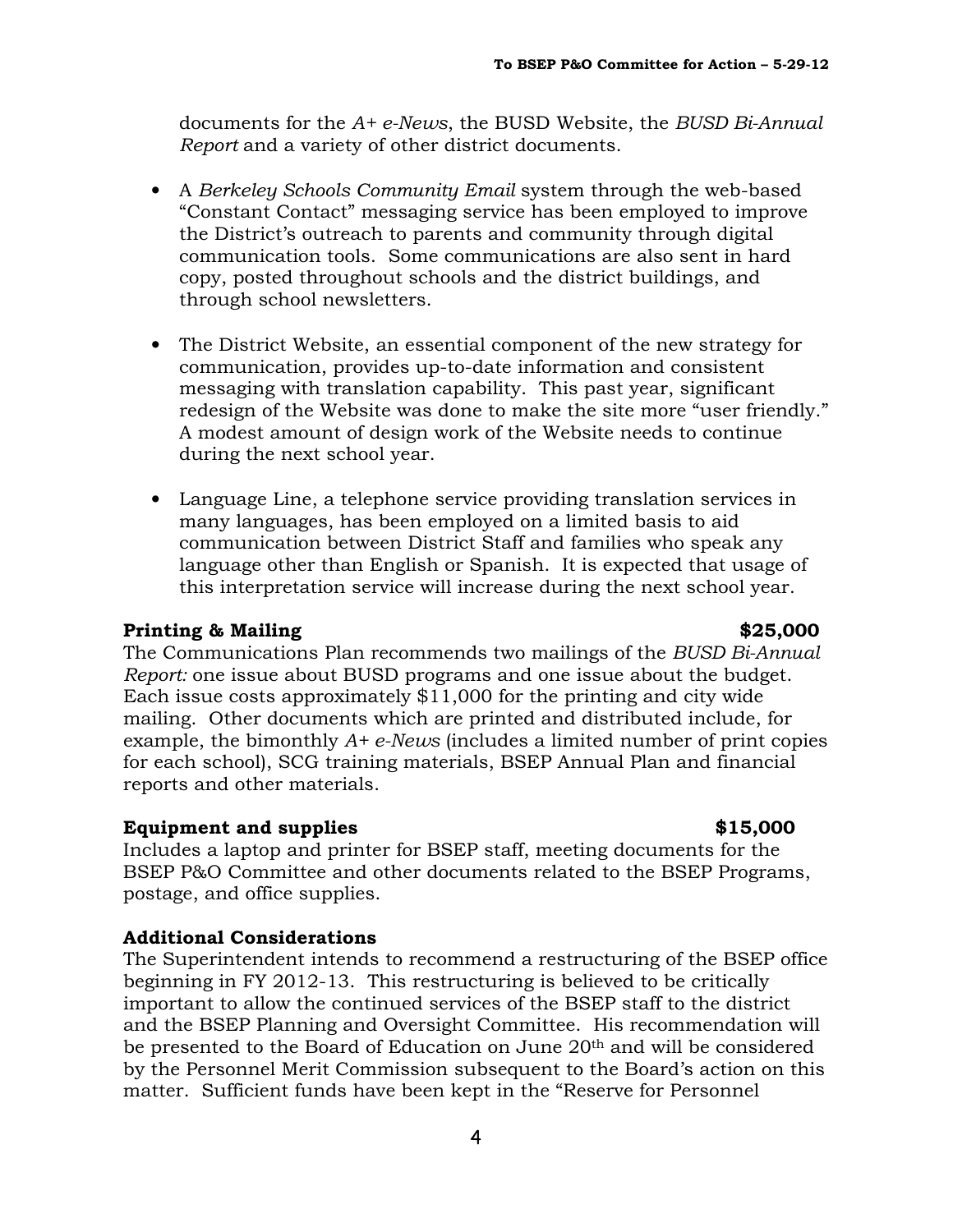Variance" of this BSEP Resource in the event that the approved restructuring entails increased expense.

# **BSEP** Public Information, Translation, P&O Committee, FY 2013 Projected Revenue \$476,900 Estimated  $FY$  12 Carryover  $226,000$ TOTAL AVAILABLE REVENUE \$702,900 EXPENDITURES Classified Salaries 256,200 Classified Benefits 112,200 Classified Hourly 20,000 Contracted Services 60,000 Printing & Mailing 25,000 Equipment and Supplies 15,000 Reserve for Personnel Variance 18,000 TOTAL EXPENDITURES \$506,400 Balance 196,500

\*All budget figures rounded to the nearest hundred.

# POLICY/CODE

Berkeley Public Schools Educational Excellence Act of 2006 (BSEP/Measure A of 2006)

# DISTRICT GOAL

III.D. Communications: Engage and inform our staff, families, and key partners by developing and implementing a comprehensive communications plan.

IV.D. Culture and Climate of District and Schools: Ensure that all schools and departments welcome and support all our students and their families by . . .providing language access.

**V.B. Parcel Tax and Bond Revenues:** Provide the best possible education for all students by effectively utilizing local parcel tax and bond revenues.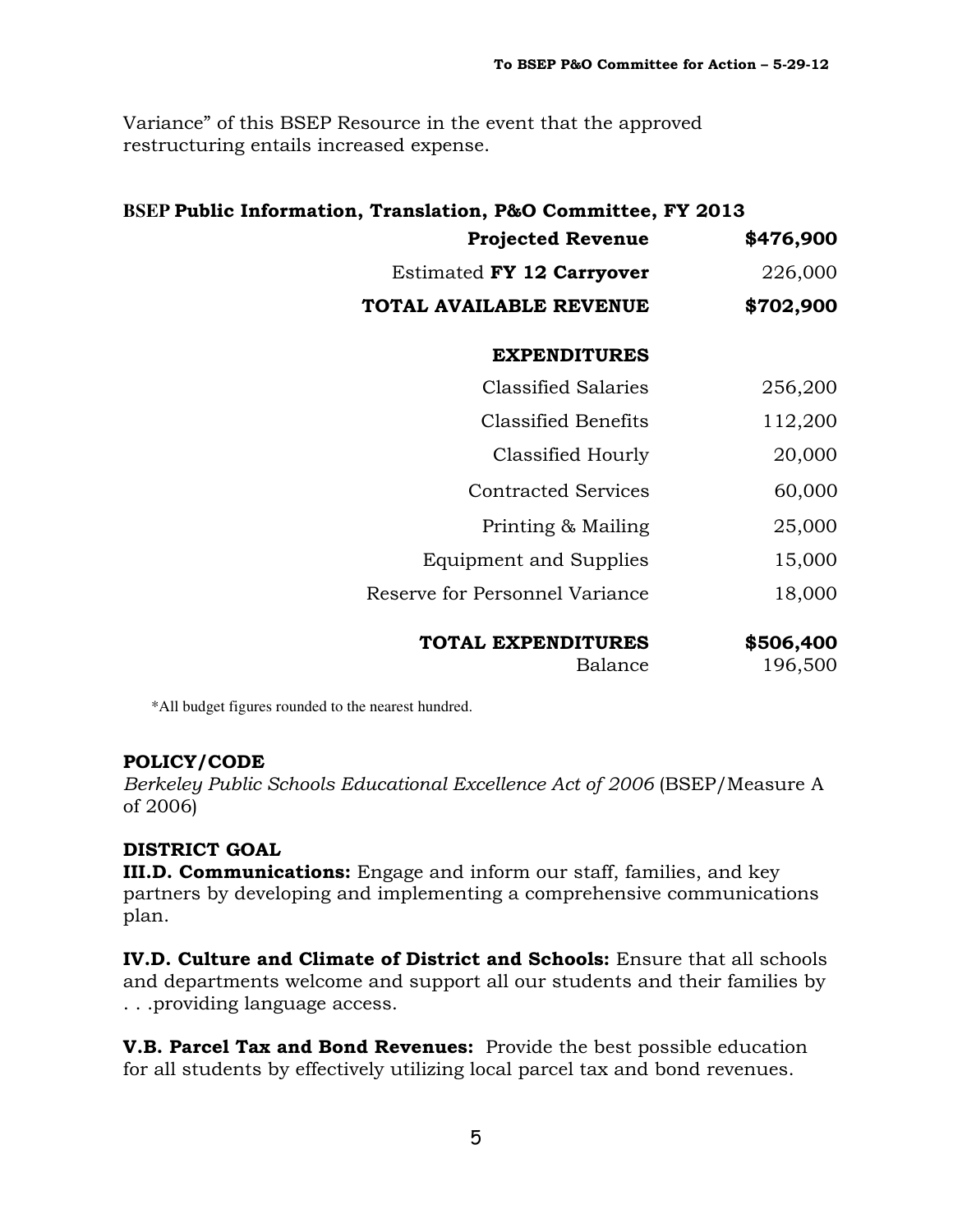### FISCAL IMPACT

Expenditures of \$506,400 are projected from the BSEP account for Public Information, Translation, and support of the BSEP Planning & Oversight Committee.

### STAFF RECOMMENDATION

Approve the recommended BSEP budget.